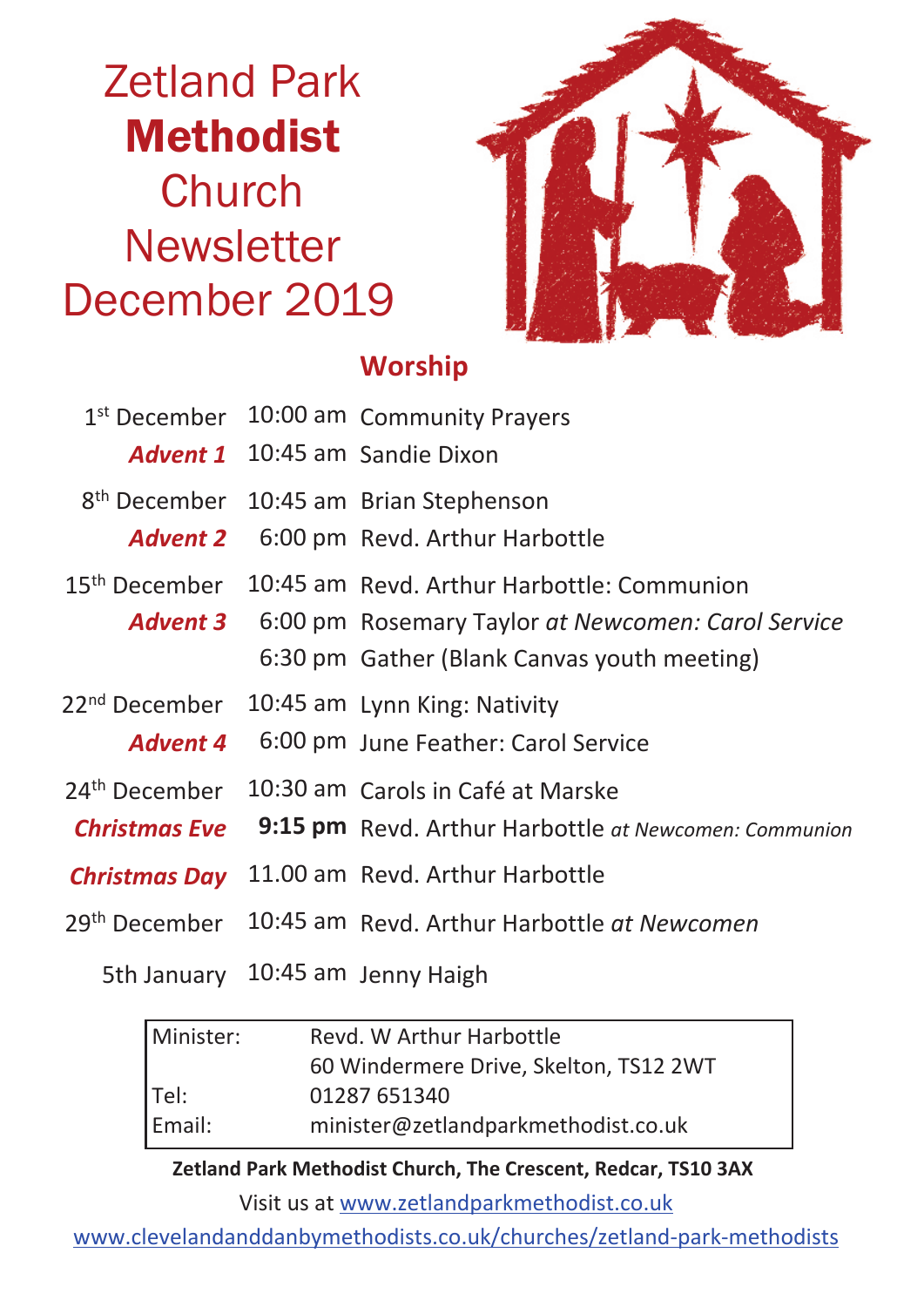It was barely even the middle of November when I spotted the first Christmas tree in a near neighbour's front window, and the Christmas TV ads hit our screens much about the same time, so despite the General Election, you just cannot miss the fact that Christmas is on the way. And as if we really need to be reminded a local store is counting down the number of 'sleeps' to the big day!

Christmas is now so huge. I know parents who have to scrimp and save all year so that they have enough put by to fulfil their family's expectations, while ads encourage us to spend ever more on an even bigger event.

Don't get me wrong, I think it is great that we have a 'bit of a jolly' in the middle of the winter, and that families can spend some precious time doing things together, but it has all taken on a monster size in so many respects, and that is so, different from the real Christmas story.

Who would believe that the birth of a baby in a stable some two thousand plus years ago, which was noticed by only a few shepherds and some stargazers, could have such significance so many years later. As St John's Gospel puts it, "the world did not recognise him. He came to his own but even they did not recognise him."

But actually that is the truth about the true Christmas, about how God comes to any (all) of us - gently and quietly, with no great pomp and noise, no adverts, no news headlines.

The story of the birth of the baby is the start of the story of the one who came to show us how to live life to the full, caring for one another, putting the needs of the most needy first and helping to build good relationships that all may flourish and feel fulfilled in life.

So, amongst all that you will be doing this Christmas please find time to pause and wonder at the story of the birth of that baby, our servant king, and the effect it can have on you and those around you, building bridges and supporting those most in need. And please do consider yourself invited to any of the Christmas services this year to hear again this wonderful story of a God who cares for you and have a really happy Christmas.

Arthur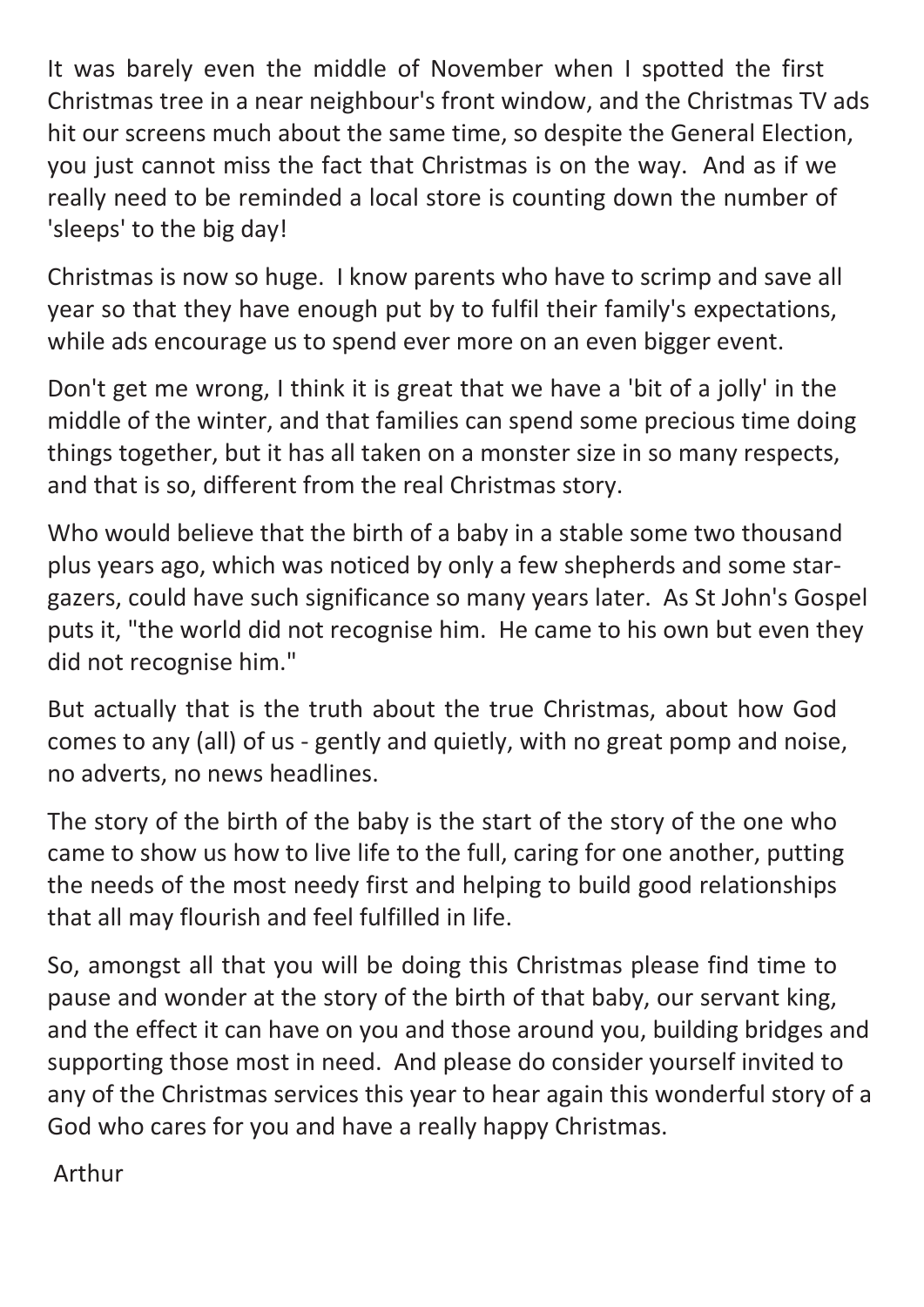#### **Community groups and charities**

On the first Sunday of each month we invite you to join us 10.00-10.15 a.m. to pray and some of that time will be for the organisation for the month. However we hope people as individuals will pray for them at other times too.

Here is a starter list of charities/organisations we thought we could include:

- 1. Sea Cadets (September 2019)
- 2. Blank Canvas (October 2019)
- 3. Friends of Redcar Cemetery (November 2019)
- 4. Redcar Education Development
- 5. Open the Book
- 6. Smiles foundation
- 7. Food Bank
- 8. Redcar Beacons

#### **What you can do:**

- Suggest charities or organisations we should include, or delete from the list.
- If you have a link, be willing to give the chocolates and prayer card to an organisation and ask them for some publicity materials, information or photos.
- Join with us to pray on the first Sunday of the month in church.

## **Festive Coffee Morning**

7 th December 10:00 -11:30 am

Tea / Coffee and Mince Pie

here at *Zetland Park*

#### **Singing the Story - an Advent Bible Study**

Thursdays, 21, 28 Nov & 5 & 12 Dec, in the Coffee Room at *Marske*, starting at 7 pm.

All welcome